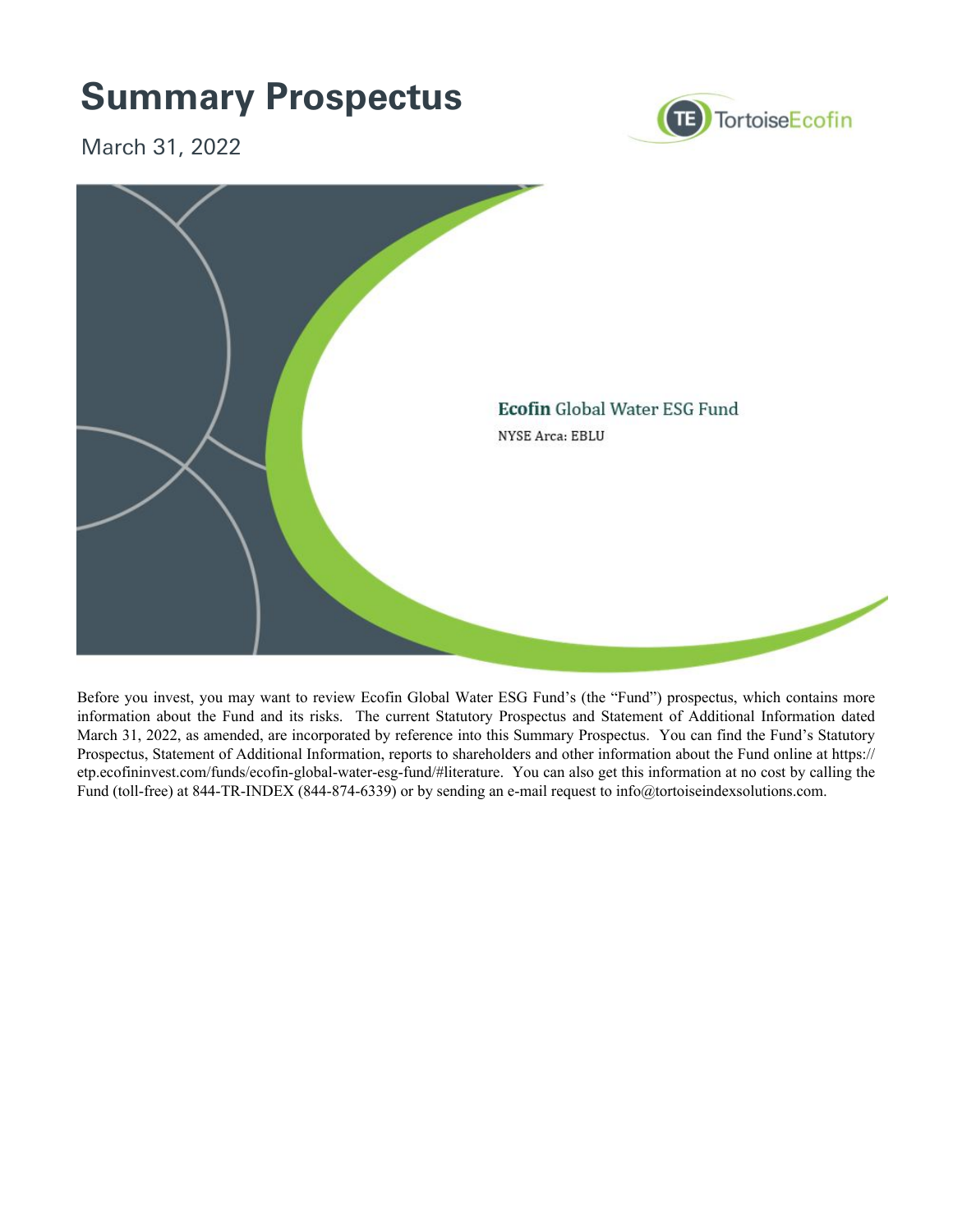## **Investment Objective**

The Ecofin Global Water ESG Fund (the "Water Fund" or the "Fund") seeks investment results that correspond (before fees and expenses) generally to the price and distribution rate (total return) performance of the Ecofin Global Water ESG Net Total Return Index<sup>SM</sup> (the "Underlying Index" or the "Water Index").

### **Fees and Expenses of the Fund**

This table describes the fees and expenses that you may pay if you buy, hold and sell shares of the Fund. You may pay other fees, such as brokerage commissions and other fees to financial intermediaries, which are not reflected in the tables and examples below.

| <b>Shareholder Fees</b>                                                                                                    |          |
|----------------------------------------------------------------------------------------------------------------------------|----------|
| <i>(fees paid directly from your investment)</i>                                                                           | None     |
|                                                                                                                            |          |
| <b>Annual Fund Operating Expenses</b><br>(expenses that you pay each year as a percentage of the value of your investment) |          |
| <b>Management Fees</b>                                                                                                     | $0.40\%$ |
| Distribution and Service (Rule 12b-1) Fees                                                                                 | $0.00\%$ |
| Other Expenses                                                                                                             | $0.00\%$ |
| <b>Total Annual Fund Operating Expenses</b>                                                                                | 0.40%    |

#### **Example**

This Example is intended to help you compare the cost of investing in the Fund with the cost of investing in other funds. The Example assumes that you invest \$10,000 in the Funds for the time periods indicated and then sell all of your shares at the end of those periods. The Example also assumes that your investment has a 5% return each year and that the Fund's operating expenses remain the same. Although your actual costs may be higher or lower, based on these assumptions your costs would be:

| Year | Vears | $\mathbf{Y}\mathbf{e}\mathbf{a}\mathbf{r}\mathbf{s}$ | <b>10 Years</b> |
|------|-------|------------------------------------------------------|-----------------|
| \$41 | \$128 | \$224                                                | \$505           |

#### **Portfolio Turnover**

The Fund pays transaction costs, such as commissions, when it buys and sells securities (or "turns over" its portfolio). A higher portfolio turnover rate may indicate higher transaction costs and may result in higher taxes when Fund shares are held in a taxable account at the shareholder level. These costs, which are not reflected in annual fund operating expenses or in the example above, affect the Fund's performance. During the most recent fiscal year ended November 30, 2021, the Fund's portfolio turnover rate was 21% of its average portfolio value.

## **Principal Investment Strategies**

The Fund is an exchange-traded fund ("ETF") and employs a "passive management" – or indexing – investment approach designed to track the performance of the Underlying Index. The Underlying Index is a proprietary rulesbased, modified market capitalization weighted, float adjusted index designed to track the overall performance of equity securities of global Water Companies listed on developed country exchanges. A list of developed market exchanges is below. The Underlying Index is comprised of companies operating in one of two primary water-related industries: water infrastructure or water equipment and/or services (the "Water Industries"). Water infrastructure companies are those whose principal business is providing public water distribution or supporting/enhancing water distribution infrastructure via engineering, construction and/or consulting. Water infrastructure is comprised of two sub-industries: utilities and engineering & construction. Water equipment and/or services companies are those whose principal business is producing water equipment, such as pipes, valves, pumps and water efficiency products,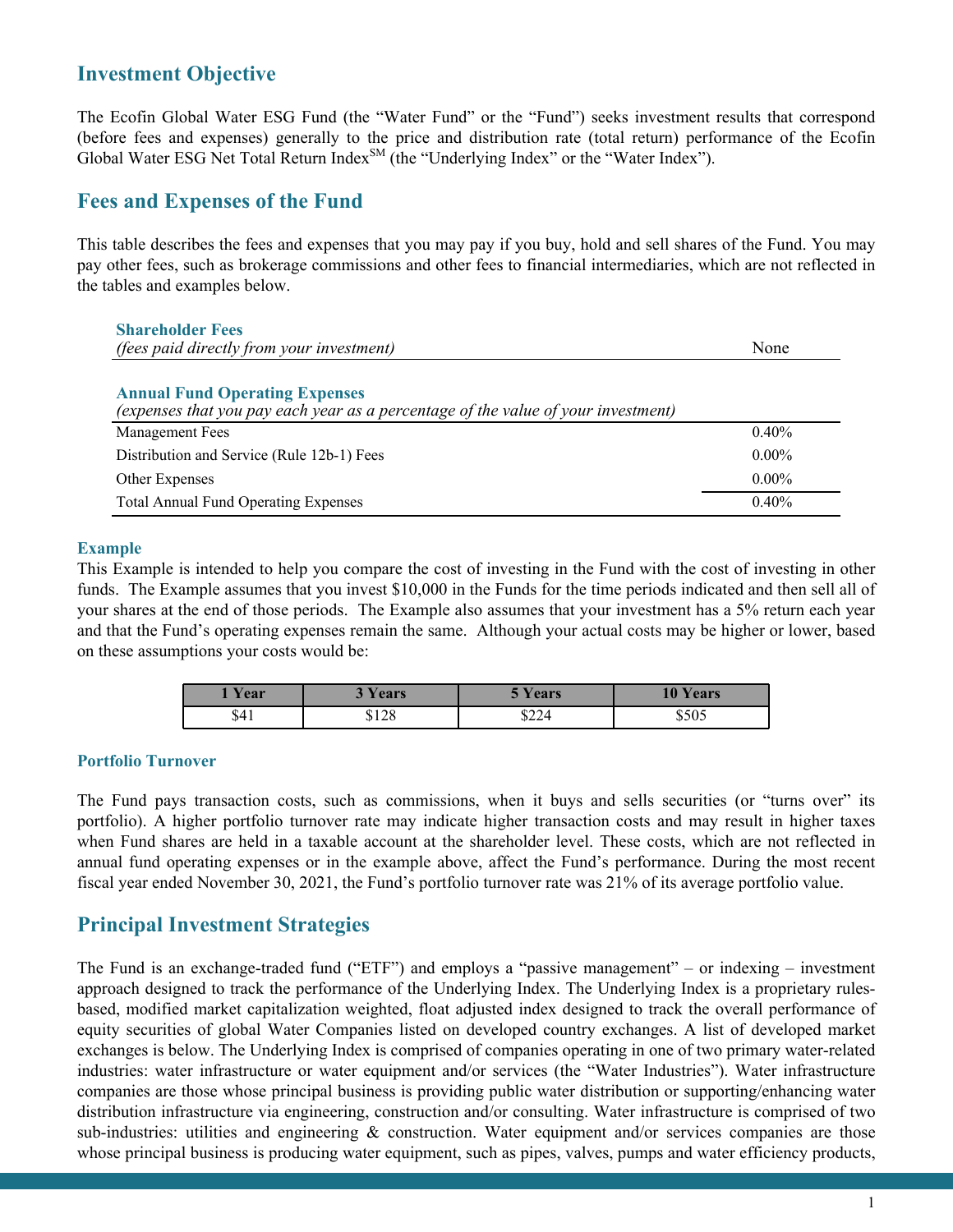or providing water services, such as filtration, treatment, and testing of water. Water equipment and/or services companies often provide technologies or products that manage or facilitate the management of water distribution and usage, including the fields of water efficiency, water treatment, and irrigation. Water equipment and/or services is comprised of two sub-industries: pipes, pumps  $\&$  valves and filtration, treatment  $\&$  testing (together with utilities and engineering & construction, the "Water Sub-Industries").

The Fund will normally invest at least 80% of its net assets, plus the amount of any borrowings for investment purposes, in the types of securities suggested by its name (*i.e.*, Water Companies). A Water Company is a company that (i) derives at least 50% of revenues from the Water Industries; or (ii) derives at least 40% of its revenues from the Water Industries, is ranked in the top five companies by total revenue derived from any one of the Water Sub-Industries, and whose principal source of revenue comes from the Water Industries.

To be included in the Underlying Index, a company must be a Water Company that is listed on a developed country stock exchange. Tortoise Index Solutions, LLC, doing business as TIS Advisors (the "Adviser"), the Fund's investment adviser, considers Australia, Austria, Belgium, Canada, Denmark, Finland, France, Germany, Hong Kong, Ireland, Israel, Italy, Japan, Luxembourg, the Netherlands, New Zealand, Norway, Portugal, Singapore, Spain, Sweden, Switzerland, the United Kingdom and the United States to be developed countries. Under normal market conditions, the Fund anticipates investing at least 40% of its assets in companies organized in multiple countries outside of the United States, in companies whose principal listing exchange is outside the United States, or in companies doing a substantial amount of business outside the United States. The Underlying Index may include small and medium capitalization companies. Eligible constituents must also have a total equity market capitalization of at least \$400 million at the time of inclusion in the Underlying Index. In order to remain in the Underlying Index, a company must maintain an average equity market capitalization of at least \$300 million for a minimum of 20 trading days prior to the rebalance of the Underlying Index. In addition, eligible constituents must obtain a minimum liquidity turnover of 0.15 to enter the Underlying Index and must retain a minimum liquidity turnover of at least 0.10 to remain in the Underlying Index. Liquidity turnover is calculated by dividing a company's three-month average daily trading volume in U.S. dollars by the company's total U.S. dollar market cap at the end of the three-month period.

Lastly, eligible constituents must have a minimum Environmental, Social and Governance ("ESG") Risk Rating as determined by the index committee that governs the Underlying Index (the "Tortoise Index Committee"). The Fund will invest at least 80% of its net assets, plus the amount of any borrowing for investment purposes, in companies that have the minimum ESG Risk Rating required by the Underlying Index methodology. ESG Risk Ratings are provided by Sustainalytics, a leading global provider of ESG and corporate governance research. The Sustainalytics ESG Risk Ratings measure the degree to which a company's economic value is at risk driven by ESG factors or, more technically speaking, the magnitude of the company's unmanaged ESG risks. Each company's ESG Risk Rating is comprised of a quantitative score (0-50) and a risk category (negligible, low, medium, high, severe). The ESG Risk Ratings are made up of three building blocks that include the foundational building block of Corporate Governance (a quality measure), a core building block focused on Material ESG Issues (including Human Capital, Occupational Health & Safety, and other industry specific issues); and a third building block considering Idiosyncratic Issues (which can be unpredictable or unexpected, industry-specific, event driven issues). The ESG Risk Ratings seek to incorporate the extent to which companies are exposed to material ESG risks and their ability to manage those risks.

The Underlying Index methodology currently requires a minimum ESG Risk Rating of 48 for inclusion in the Underlying Index and a minimum score of 40 to remain in the Underlying Index. Companies that meet all other criteria but have not been rated by Sustainalytics may be included, but will be limited to 20% of the overall market capitalization of the Underlying Index.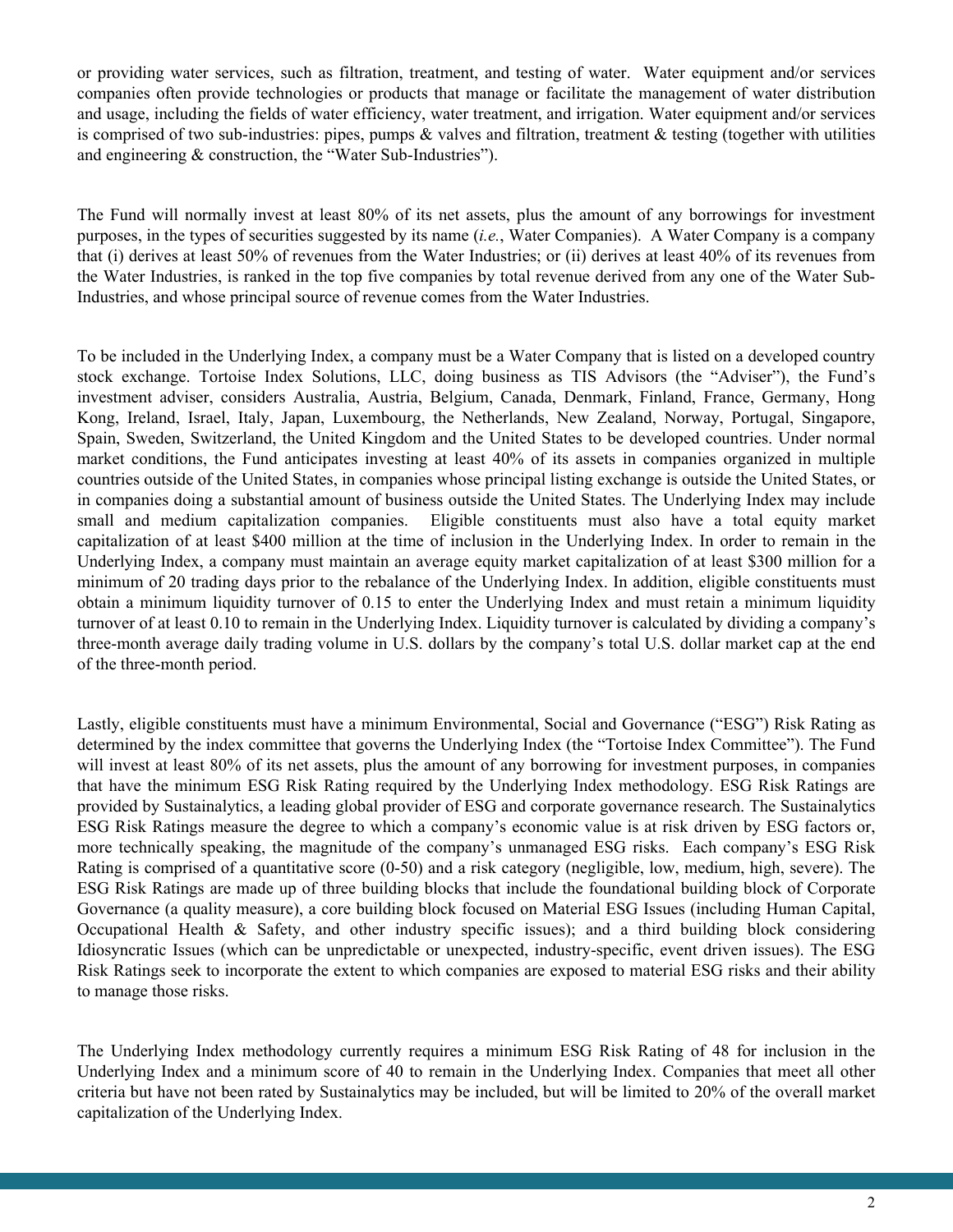The Underlying Index methodology provides that any existing constituent that drops below the existing ESG score threshold for inclusion for three consecutive quarters will be removed from the index and any constituent that drops more than 8 points below the existing threshold will be removed at the next rebalance. Additionally, the Underlying Index methodology provides that current constituents will be dropped from the Underlying Index if they fail to meet a minimum of 0.10 liquidity turnover for two consecutive quarters. Any constituent that does not meet at least a 0.05 liquidity turnover will be dropped from the Underlying Index at the next rebalance.

The Underlying Index will include a minimum of 30 securities. Should the number of securities that meet the index inclusion criteria fall below 30, the Underlying Index may include additional securities that fall below the ESG score or the liquidity turnover threshold otherwise required for inclusion. This will ensure the index remains investable and diversified. For the Underlying Index as a whole, no individual security may be more than 7.5% of the total float adjusted market cap of the Underlying Index. Should the weighting of any individual security be more than 7.5% of the total index market cap as of the reference date for the next rebalance, excess market cap will be distributed evenly to other constituents of the Underlying Index that do not currently exceed the 7.5% threshold. Additionally, only six securities may comprise over 4% of the Underlying Index at the reference date.

In seeking to achieve its objective as an index fund, the Fund will invest at least 80% of its net assets (excluding any collateral held from securities lending) in common stocks and American depository receipts ("ADRs") of Water Companies that comprise the Underlying Index. ADRs are negotiable receipts issued by a U.S. bank or trust company that evidence ownership of securities in a foreign company which have been deposited with such bank or trust company's office or agent in a foreign country. The Fund may also invest in Global Depositary Receipts ("GDRs"), European Depositary Receipts ("EDRs"), and International Depositary Receipts ("IDRs") (collectively, with ADRs, "Depositary Receipts"). Under normal conditions, the Fund generally will invest in substantially all of the securities that comprise the Underlying Index in proportion to their weightings in the Underlying Index; however, under various circumstances, it may not be possible or practicable to purchase all of the securities in the Underlying Index in those weightings. In those circumstances, the Fund may purchase a sample of the securities in the Underlying Index or utilize various combinations of other available investment techniques in seeking performance that corresponds to the performance of the Underlying Index.

As of the March 18, 2022 rebalance, the Underlying Index was comprised of 40 constituents. The Underlying Index will rebalance quarterly in March, June, September and December. No constituents will be added to the Underlying Index between rebalance dates. Constituents are reviewed annually, at the March rebalance, to determine that they continue to meet the definition of a Water Company under the Underlying Index methodology. Constituents in the Underlying Index may be deleted from the Underlying Index due to corporate events such as mergers, acquisitions, bankruptcies, takeovers, or delistings. Underlying Index constituent changes and updates as well as any changes to the methodology will be posted to https://tortoiseecofin.com/. The Underlying Index was established in 2018 and is owned by the Adviser. The Adviser (also referred to herein as the "Index Provider") provides the Underlying Index for use by the Fund's at no cost to the Fund.

The Fund will concentrate its investments (*i.e.,* hold 25% or more of its total assets) in a particular industry or group of industries to approximately the same extent that the Underlying Index concentrates in an industry or group of industries. The Underlying Index and the Fund will be concentrated in the water industry.

# **Principal Risks**

As with all funds, a shareholder of the Fund is subject to the risk that his or her investment could lose money. The principal risks affecting shareholders' investments in the Fund are set forth below. An investment in the Fund is not a bank deposit and is not insured or guaranteed by the FDIC or any government agency.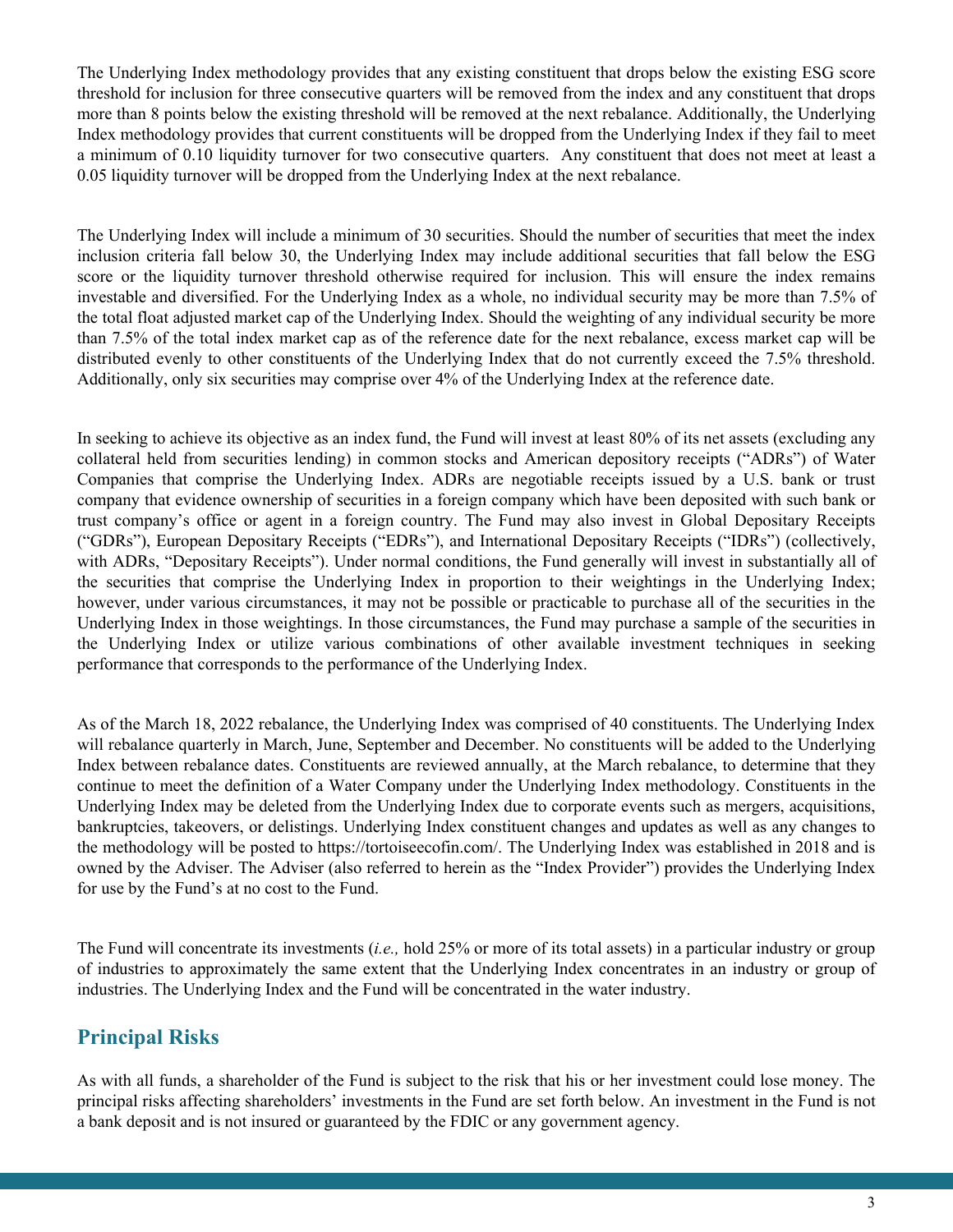**General Market Risk.**The Fund is subject to the risk that it will not achieve its investment objective and that the value of an investment in its securities could decline substantially and cause you to lose some or all of your investment. The Fund's net asset value ("NAV") and investment return will fluctuate based upon changes in the value of its portfolio securities. Certain securities in the Fund's portfolio may be worth less than the price originally paid for them, or less than they were worth at an earlier time.

**Water Industry Risk.**Any adverse developments in the water infrastructure and equipment/services industry may significantly affect the value of the shares of the fund. Companies in the water industry are subject to environmental considerations, taxes, government regulation, price and supply fluctuations, competition and water conservation influences.

**Depository Receipt Risk.**Investing in Depository Receipts may be subject to certain risks associated with direct investments in the securities of foreign companies, such as currency, political, economic and market risks. Depository Receipts may be less liquid than the underlying shares in the primary trading market. Depository Receipts may not track the price of their underlying foreign securities on which they are based, may have limited voting rights, and may have a distribution subject to a fee charged by the depository. As a result, equity shares of the underlying issuer may trade at a discount or premium to the market price of the depository receipts.

**Concentration Risk.** Because the Fund's assets will be concentrated in the water industry, the Fund is subject to loss due to adverse occurrences that may affect that industry. The Fund's focus in this industry presents more risk than if it were broadly diversified over numerous industries and sectors of the economy. An inherent risk associated with any investment focus is that the Fund may be adversely affected if a small number of its investments perform poorly.

**Equity Securities Risk.**Equity securities are susceptible to general stock market fluctuations and to volatile increases and decreases in value. The equity securities held by the Fund may experience sudden, unpredictable drops in value or long periods of decline in value. This may occur because of factors affecting securities markets generally, the equity securities of water companies in particular, or a particular company.

**Non-U.S. Securities Risk.** Investments in securities of non-U.S. issuers involve risks not ordinarily associated with investments in securities and instruments of U.S. issuers, including risks relating to political, social and economic developments abroad, differences between U.S. and foreign regulatory and accounting requirements, tax risks, and market practices, as well as fluctuations in foreign currencies.

**Mid-Cap and Small-Cap Companies Risk.**Companies defined as small and mid-cap securities may involve greater risk than is normally associated with large cap companies, and as a result may be more volatile and less liquid than the securities of large-cap companies, and may have returns that vary substantially from the overall securities markets.

**ESG Risk.** The Tortoise Index Committee's interpretation of positive ESG characteristics may differ from that of other market participants. Applying ESG and sustainability criteria to the investment process may exclude securities of certain issuers for non-investment reasons and therefore the Fund may forgo some market opportunities available to funds that do not use ESG or sustainability criteria. Securities of companies with ESG practices may shift into and out of favor depending on market and economic conditions, and the Fund's performance may at times be better or worse than the performance of funds that do not use ESG or sustainability criteria. Additionally, the Index provider may be unsuccessful in creating an index consisting of companies that satisfy its desired ESG thresholds. The failure to produce such an index could be the result of several factors including, but not limited to, the Index Provider's inability to receive timely and accurate data from independent third-party ESG research providers.

**Liquidity Risk.** The Fund may be exposed to liquidity risk when trading volume, lack of a market maker, or legal restrictions impair the Fund's ability to sell particular securities at an advantageous price or in a timely manner. Illiquid or restricted securities cannot be sold immediately because of statutory and contractual restrictions on resale.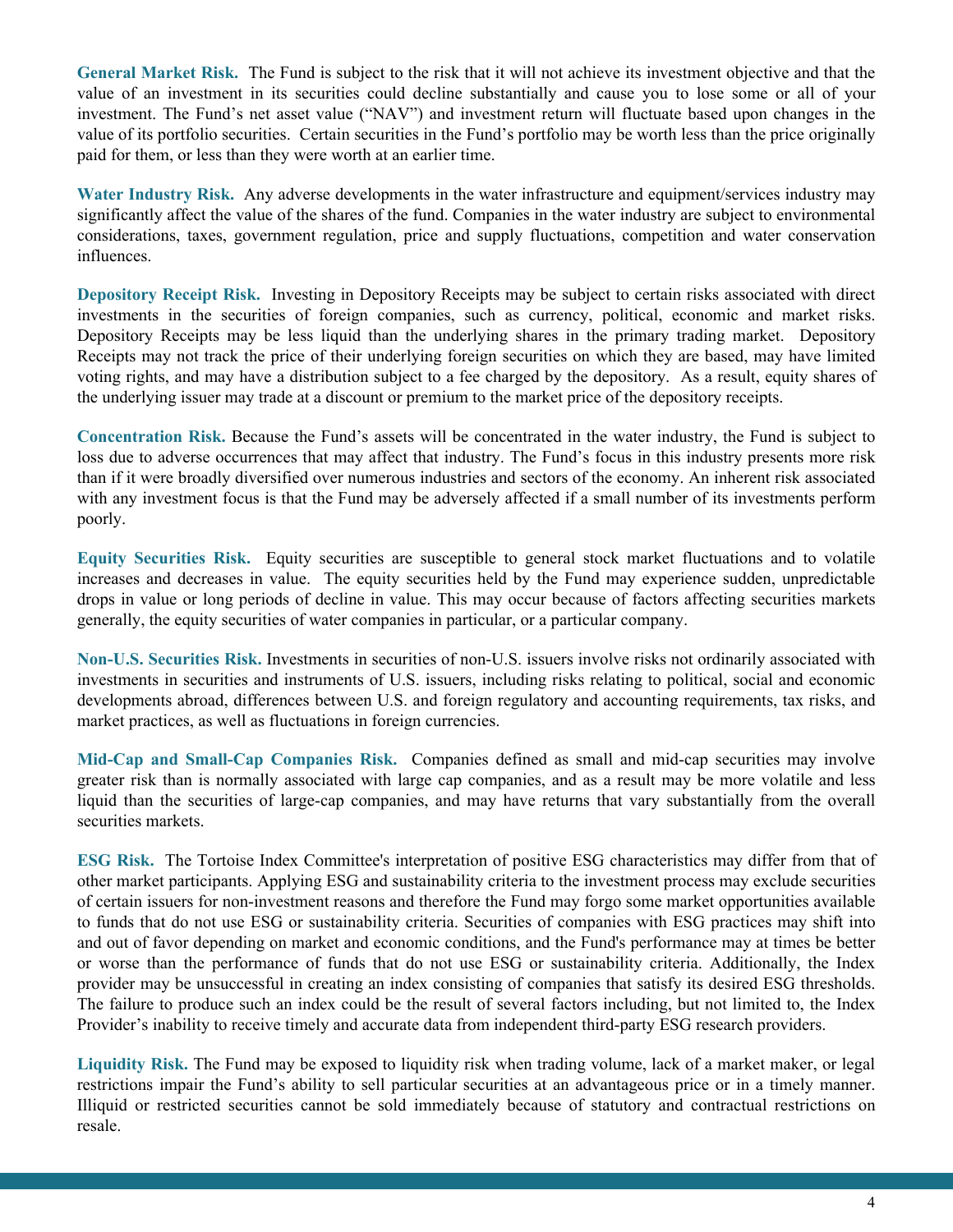**Passive Investment Risk.** The Fund is not actively managed and therefore the Fund generally will not sell a security due to current or projected underperformance of a security, industry or sector, unless that security is removed from the Underlying Index or the selling of the security is otherwise required upon a rebalancing of the Underlying Index.

**Tracking Error Risk.**There is no guarantee that the Fund will achieve a high degree of correlation to the Underlying Index and therefore achieve its investment objective. The Fund's return may not match the return of its Underlying Index for a number of reasons, including differences between the securities held in the Fund's portfolio and those included in the Underlying Index, pricing differences, transaction costs, the Fund's holding of cash, differences in timing of the accrual of distributions, changes to the Underlying Index or the need to meet various new or existing regulatory requirements. Consequently, the performance of the Fund may diverge from that of its Underlying Index. This risk may be heightened during times of increased market volatility or other unusual market conditions, or due to delays of the Fund in purchasing and selling securities. Tracking error also may result because the Fund incurs fees and expenses, while the Underlying Index does not.

**Non-Diversification Risk.** The Fund is classified as "non-diversified," which means the Fund may invest a larger percentage of its assets in the securities of a smaller number of issuers than a diversified fund. Investments in securities of a limited number of issuers exposes the Fund to greater market risk and potential losses than if its assets were diversified among the securities of a greater number of issuers.

**Absence of Active Trading Market Risk.** Although shares of the Fund are listed for trading on one or more stock exchanges, there can be no assurance that an active trading market for such shares will develop or be maintained. There can be no assurance that the requirements necessary to maintain the listing or trading of Fund shares will continue to be met or will remain unchanged.

**Shares May Trade at Prices Different than NAV Per Share.** Disruptions to creations and redemptions, the existence of extreme market volatility or potential lack of an active trading market for shares of the Fund may result in shares trading at a significant premium or discount to NAV. If a shareholder purchases shares when the market price is at a premium to the NAV or sells shares when the market price is at a discount to the NAV, the shareholder may sustain losses.

**Trading Risks.** The Fund faces numerous trading risks, including disruption in the creation/redemption process of the Fund and losses from trading in the secondary markets. Secondary market trading in Fund shares may be halted by a stock exchange because of market conditions or other reasons or due to extraordinary market volatility pursuant to "circuit breaker" rules on the exchange or market. Additionally, an exchange or market may also close or issue trading halts on specific securities, or the ability to buy or sell certain securities or financial instruments may be restricted, which may result in the Fund being unable to buy or sell certain securities or financial instruments. In such circumstances, the Fund may be unable to rebalance its portfolio, may be unable to accurately price its investments and/or may incur substantial trading losses.

Legal and Regulatory Change Risks. The regulatory environment for investment companies is evolving, and changes in regulation may adversely affect the value of the Fund's investments and its ability to pursue its trading strategy. The effect of any future regulatory change on the Fund could be substantial and adverse.

**Methodology Risks.**The Index Provider relies on various sources of information to assess the criteria of issuers included in the Underlying Index, including information that may be based on assumptions and estimates. Neither the Fund nor the Index Provider can offer assurances that Underlying Index's calculation methodology or sources of information will provide an accurate assessment of included issuers or that the included issuers will provide the Fund with the market exposure it seeks.

**Epidemic Risk.** Widespread disease, including pandemics and epidemics have been and can be highly disruptive to economies and markets, adversely impacting individual companies, sectors, industries, markets, currencies, interest and inflation rates, credit ratings, investor sentiment, and other factors affecting the value of the Funds' investments. Given the increasing interdependence among global economies and markets, conditions in one country, market, or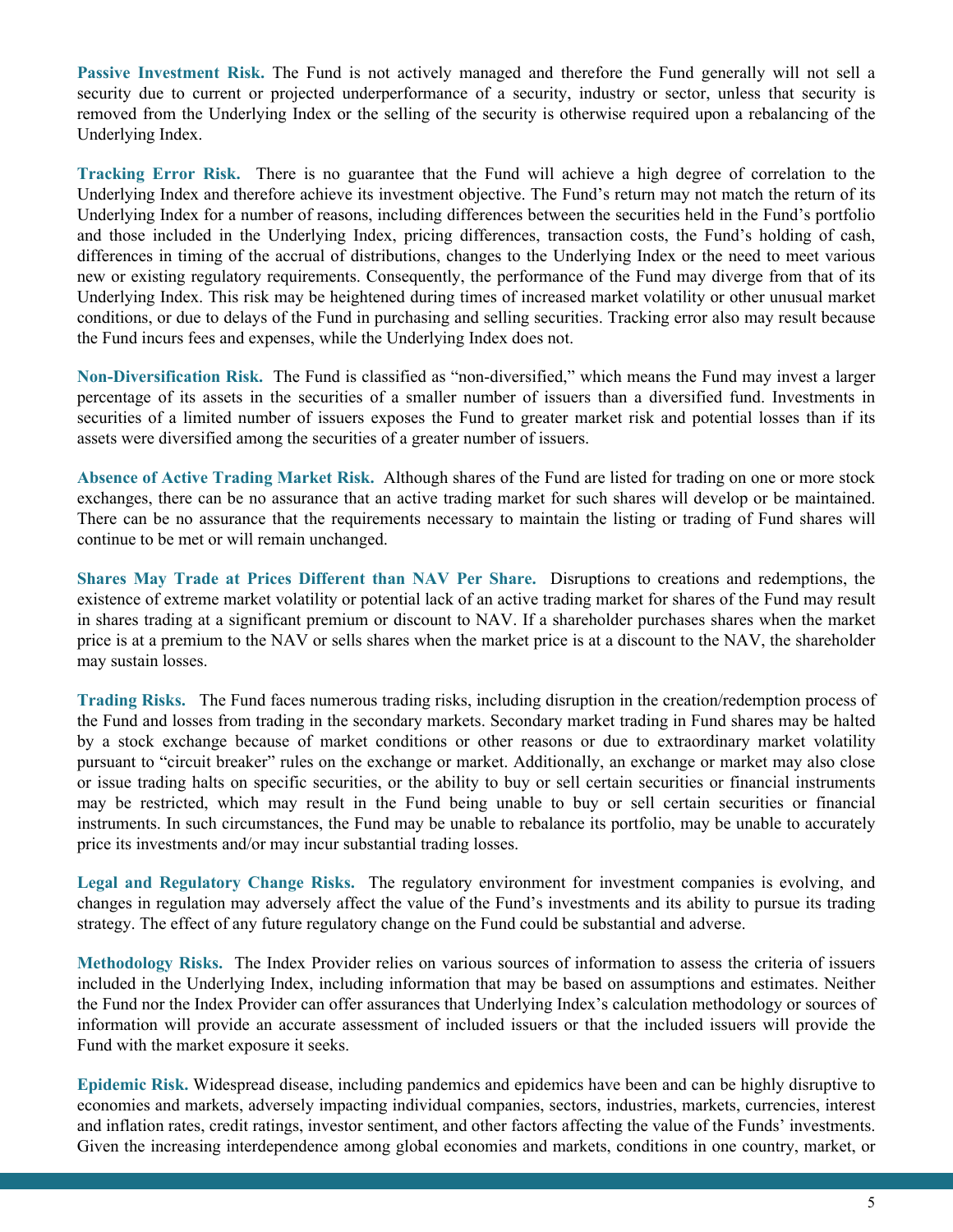region are increasingly likely to adversely affect markets, issuers, and/or foreign exchange rates in other countries, including the United States. These disruptions could prevent the Funds from executing advantageous investment decisions in a timely manner and negatively impact the Funds' ability to achieve their investment objectives. Any such event(s) could have a significant adverse impact on the value and risk profile of the Funds.

## **Performance Information**

The accompanying bar chart and table provide some indication of the risks of investing in the Fund. The bar chart shows changes in the Fund's annual total returns from year to year. Following the bar chart is the Fund's highest and lowest quarterly returns during the periods shown in the bar chart. The table illustrates how the Fund's average annual returns for the 1-year and since inception periods compare with those of a broad measure of market performance and the Underlying Index. Prior to June 15, 2018, the Fund tracked a different underlying index. Performance shown prior to June 15, 2018 represents the performance of the Fund before the index change. Past performance (before and after taxes) will not necessarily continue in the future. Updated performance is available at https://etp.ecofininvest.com/funds/ecofin-global-water-esg-fund/ or by calling 844-TR-INDEX (844-874-6339).



#### **Calendar Year Total Returns as of December 31**

| <b>Best Quarter</b> | Worst Quarter       |
|---------------------|---------------------|
| Q4 2020 14.10%      | Q1 2020 - $20.44\%$ |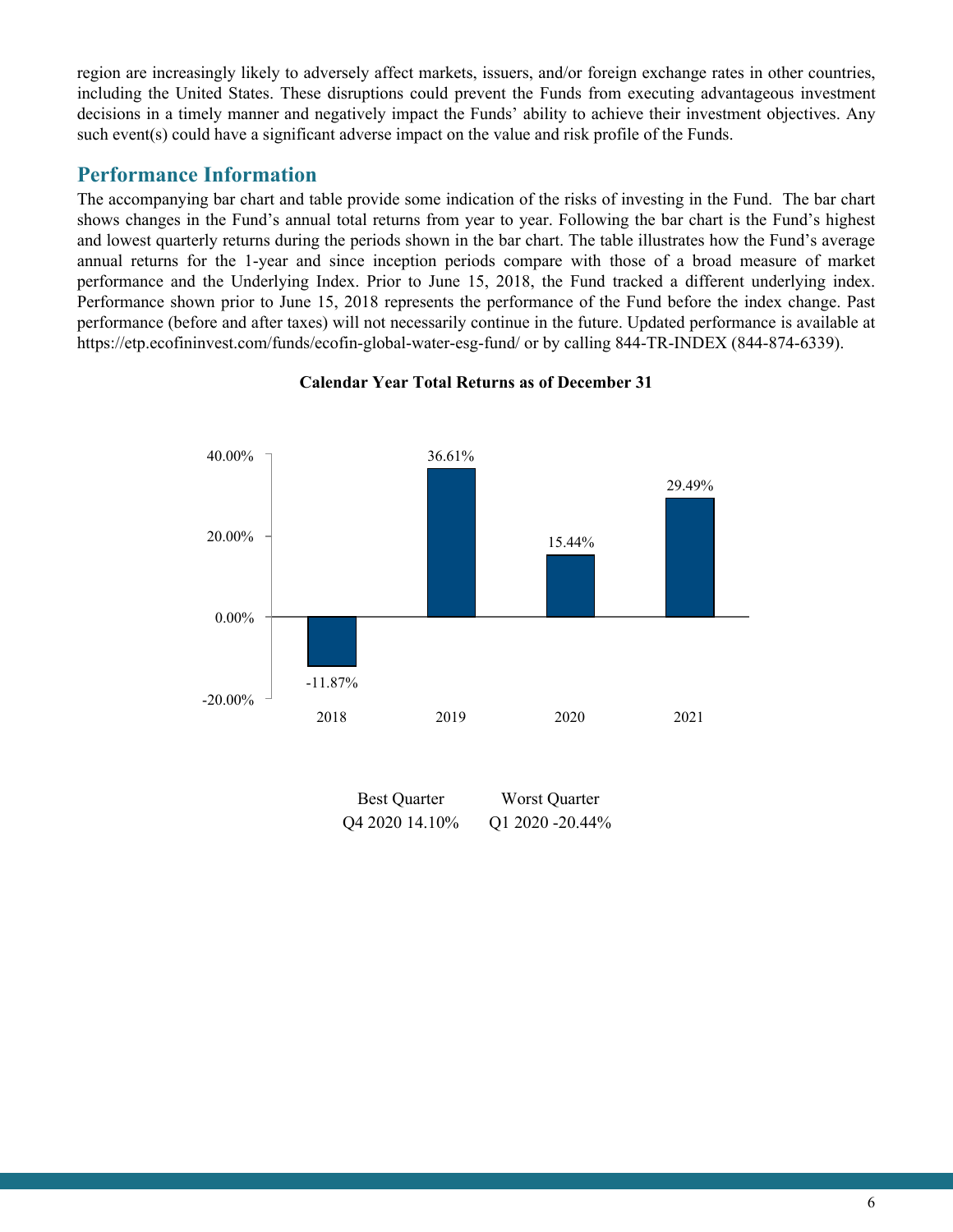#### **Average Annual Total Returns for the periods ended December 31, 2021(1)**

|                                                                                      | <b>One Year</b> | <b>Since Inception</b><br>(February 14,<br>2017) |
|--------------------------------------------------------------------------------------|-----------------|--------------------------------------------------|
|                                                                                      |                 |                                                  |
| <b>Return Before Taxes</b>                                                           | 29.49%          | 17.19%                                           |
| Return After Taxes on Distributions                                                  | 29.05%          | $16.77\%$                                        |
| Return After Taxes on Distributions and Sale of Fund Shares                          | 17.84%          | 13.84%                                           |
| S&P 500 Total Return Index (reflects no deduction for fees, expenses or<br>taxes)    | 28.71%          | 17.87%                                           |
| Ecofin Global Water ESG Net Total Return Index <sup>SM</sup>                         | 29.84%          | 18.10%                                           |
| Ecofin EBLU Blend (reflects no deduction for fees, expenses or taxes) <sup>(1)</sup> | 29.84%          | 17.63%                                           |

(1) Reflects the returns of the Tortoise Water Total Return Index, the Water Fund's prior underlying index, for periods prior to June 15, 2018, and the Ecofin Global Water ESG Net Total Return Index<sup>SM</sup> for the period from June 15, 2018 to December 31, 2019.

After tax returns are calculated using the historical highest individual federal marginal income tax rates and do not reflect the impact of state and local taxes. Actual after-tax returns depend on your situation and may differ from those shown. Furthermore, the after-tax returns shown are not relevant to those investors who hold their shares through tax-advantaged arrangements such as 401(k) plans or individual retirement accounts ("IRAs").

### **Investment Adviser and Sub-Adviser**

TIS Advisors serves as the investment adviser to the Fund. Vident Investment Advisory, LLC ("VIA" or the "Sub-Adviser") serves as sub-adviser to the Fund. The Adviser also serves as Index Provider to the Fund.

### **Portfolio Managers**

The Fund is managed by the sub-adviser's portfolio management team. The individual members of the team jointly and primarily responsible for the day-to-day management of the Fund's portfolio are described below.

Austin Wen, Portfolio Manager, CFA, of VIA, has served as a portfolio manager for the Fund since May 2020.

Rafael Zayas, Portfolio Manager, CFA, of VIA, has served as a portfolio manager for the Fund since June 2020.

VIA began sub-advising the fund in May 2020.

### **Purchase and Sale of Fund Shares**

The Fund will issue (or redeem) shares to certain institutional investors (typically market makers or other brokerdealers) only in blocks of shares known as "Creation Units." Creation Unit transactions are typically conducted in exchange for the deposit or delivery of in-kind securities and/or cash constituting a substantial replication, or a representation, of the securities included in the relevant benchmark index. Individual shares may only be purchased and sold on a national securities exchange through a broker-dealer. You can purchase and sell individual shares of the Fund throughout the trading day like any publicly traded security. The Fund's shares are listed on the NYSE Arca, Inc. Exchange (The "Exchange"). The price of the Fund's shares is based on market price, and because exchange-traded fund shares trade at market prices rather than NAV, the Fund's shares may trade at a price greater than NAV (premium) or less than NAV (discount). **Except when aggregated in Creation Units, the Fund's shares are not redeemable securities.**